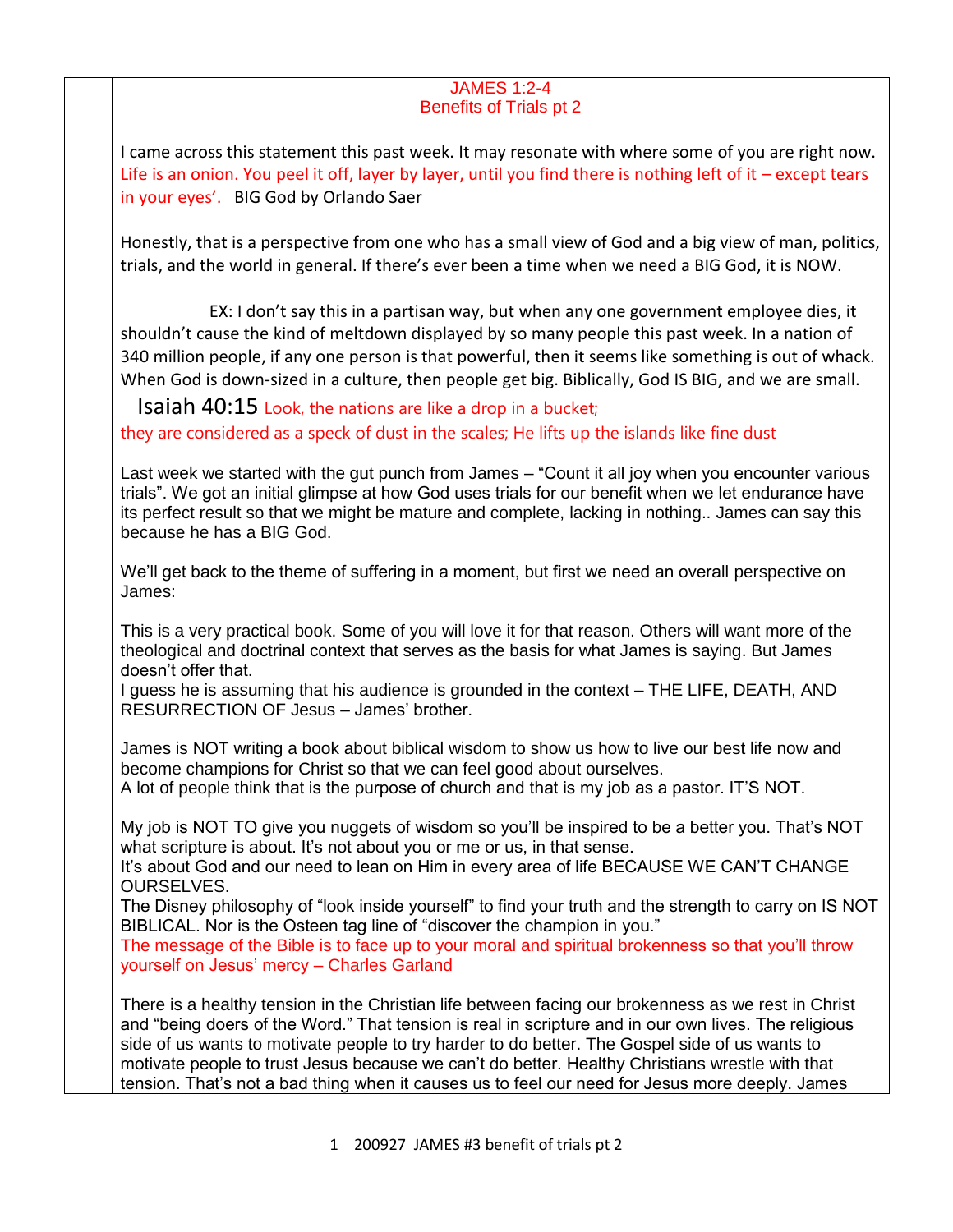wants us to feel our need for Jesus more deeply. He does that by exposing the hidden areas of our lives.

With THAT UNDERSTANDING in mind, James proceeds to lay out numerous areas where we must face our own frailty. We want to invite Jesus into our lives as a guest and only let Him see the areas where we think we've cleaned up so we can feel good about ourselves. Jesus comes in as the new owner and he wants to see all the cracks in the foundation, the leaky roof, and the squirrels in the attic. He refuses to be treated as a guest. He demands to be seen as the owner who has who has access to everything.

Don't act as if He doesn't already know the trouble spots.

The good news IS NOT "Jesus and James have a word of wisdom for you so that you can try harder to do better in order to be approved by God." That is NOT good news. That is a burden, but some of you like the challenge and think, "Oh boy, a TO DO LIST. I've got this."

The Good News is that Jesus already accomplished everything on the list so that we just need to trust Him. As we trust and rely on Him we can expect to see change in our lives, but that is NOT the basis for God's approval, nor should it be our primary motivation.

Now, back to the question of trials and their purpose in our lives.

Benefits of Trials James 1:1-4

1 James, a bond-servant of God and of the Lord Jesus Christ,

**T**o the twelve tribes who are dispersed abroad: Greetings.

2 Consider it all joy, my brethren, when you encounter various trials, 3 knowing that the testing of your faith produces endurance. 4 And let endurance have *its* perfect result, so that you may be perfect and complete, lacking in nothing.

From a human perspective, there are lots of reasons NOT to obey 1:2-4. We can rationalize or tell ourselves all sorts of things…

"God didn't really say that.""

'If He said it, God didn't mean it in MY situation"

"God's not in this so I'll pass on the counting it all joy part"

But there is ONE EXCELLENT reason to obey it…………..GOD SAYS IT.

There is a big hurdle that we have to get over in the Christian life – Trusting that God is in control of all things and that He is not dodging that reality.

When we stop trying to cover for God and start Trusting Him, our lives get ALIGNED with the God of the Bible. That alignment may be painful, but that's OK. Just read the Psalms

God is not like most politicians or US – when something goes wrong He doesn't blame someone else.

As we read the Bible, we don't find God washing his hands of the troubles of the world. He doesn't say 'Not my fault'. Quite the reverse. He takes responsibility. He's quite clear that these things would not happen but for his decision. Big God 772

With the context of the persecution and dispersion of believers, feel the force of v. 2

James gives a divine perspective of their trials – designed by god and come from God, so they are to be a subject of joy because of what trials produce in us – endurance so that we are complete, lacking in nothing.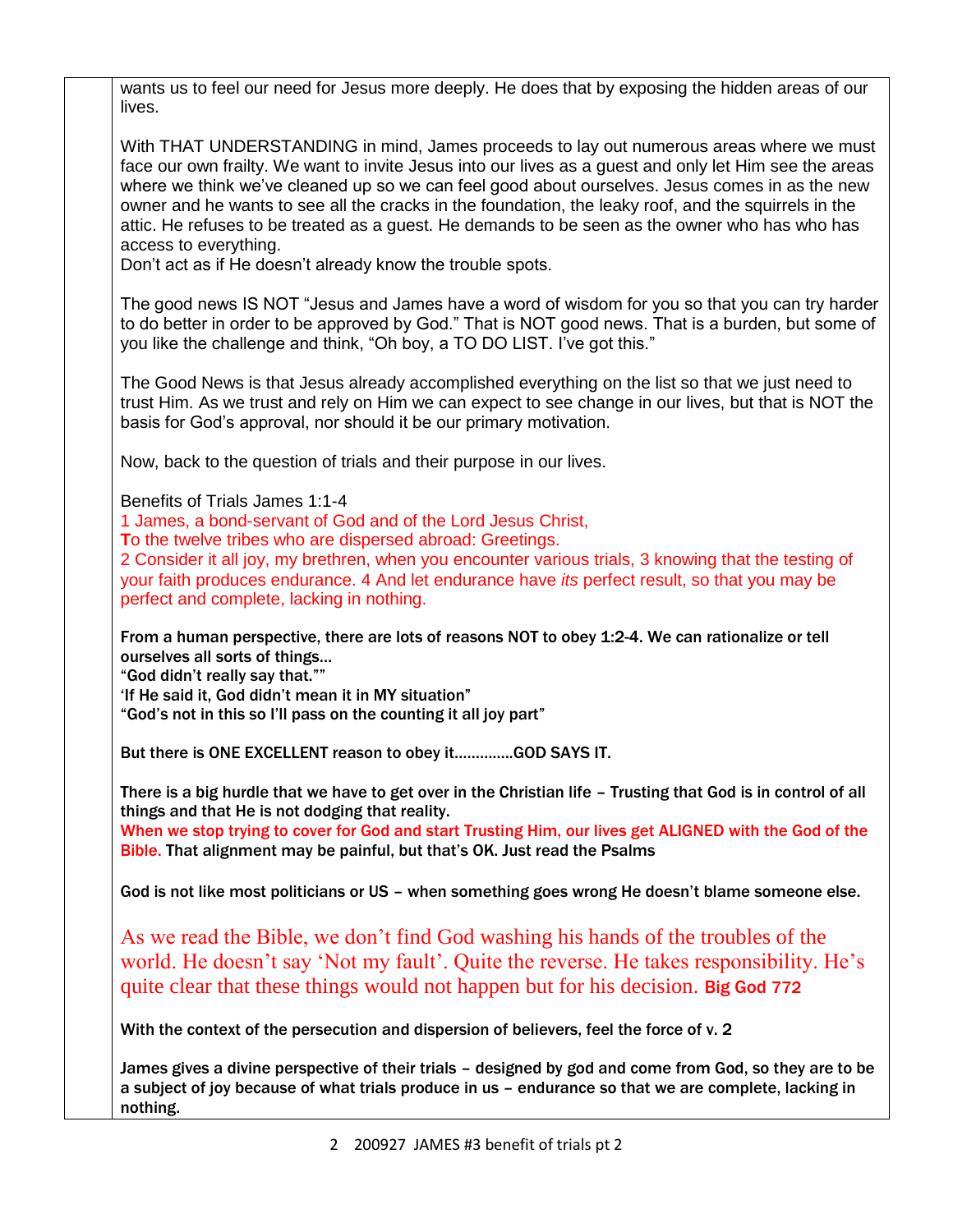## TRIALS BRING THINGS THAT DON'T COME OTHERWISE

Christlikeness - God uses suffering, in the first place, to shape his children. He has a clear objective for us and that is to make us more like his son Jesus. And he will use everything at his disposal to achieve that aim:

Perhaps you've heard this by Robert Browning Hamilton – "Along the Road"

I walked a mile with pleasure, She chattered all the way, But left me none the wiser For all she had to say.

I walked a mile with sorrow And never a word said she,

But oh the things I learned from her, When sorrow walked with me.

## One aspect of Christlikeness is…

- humility- Paul, a great leader for the church with gifts and revelations, he has courage to face down others, yet 2 Cor 12 speaks of a thorn in flesh. Paul sees that without suffering he would have been too proud. Even Paul was given a particular thorn in the flesh in addition to all the other sufferings so that he might be molded into the likeness of Jesus.

-Holiness – God uses pain and trials for our growth. This is part of the fatherly discipline process described in Hebrews 12 – it is, or will be online (Feb 23, 2020)

## CS Lewis – the Problem of Pain

"We are, not metaphorically but in very truth, a Divine work of art, something that God is making, and therefore something with which He will not be satisfied until it has a certain character. Here again we come up against what I have called the "intolerable compliment."

Over a sketch made idly to amuse a child, an artist may not take much trouble: he may be content to let it go, even though it is not exactly as he meant it to be. But over the great picture of his life—the work which he loves, though in a different fashion, as intensely as a man loves a woman or a mother a child—he will take endless trouble and would doubtless, thereby give endless trouble to the picture if it were sentient. One can imagine a sentient picture, after being rubbed and scraped and recommenced for the tenth time, wishing that it were only a thumb-nail sketch whose making was over in a minute. In the same way, it is natural for us to wish that God had designed for us a less glorious and less arduous destiny; but then we are wishing not for more love but for less."

When life is painful, it is not God punishing us for some particular sin we have committed. Rather it is God sculpting us into the spiritual works of art he plans to make of us.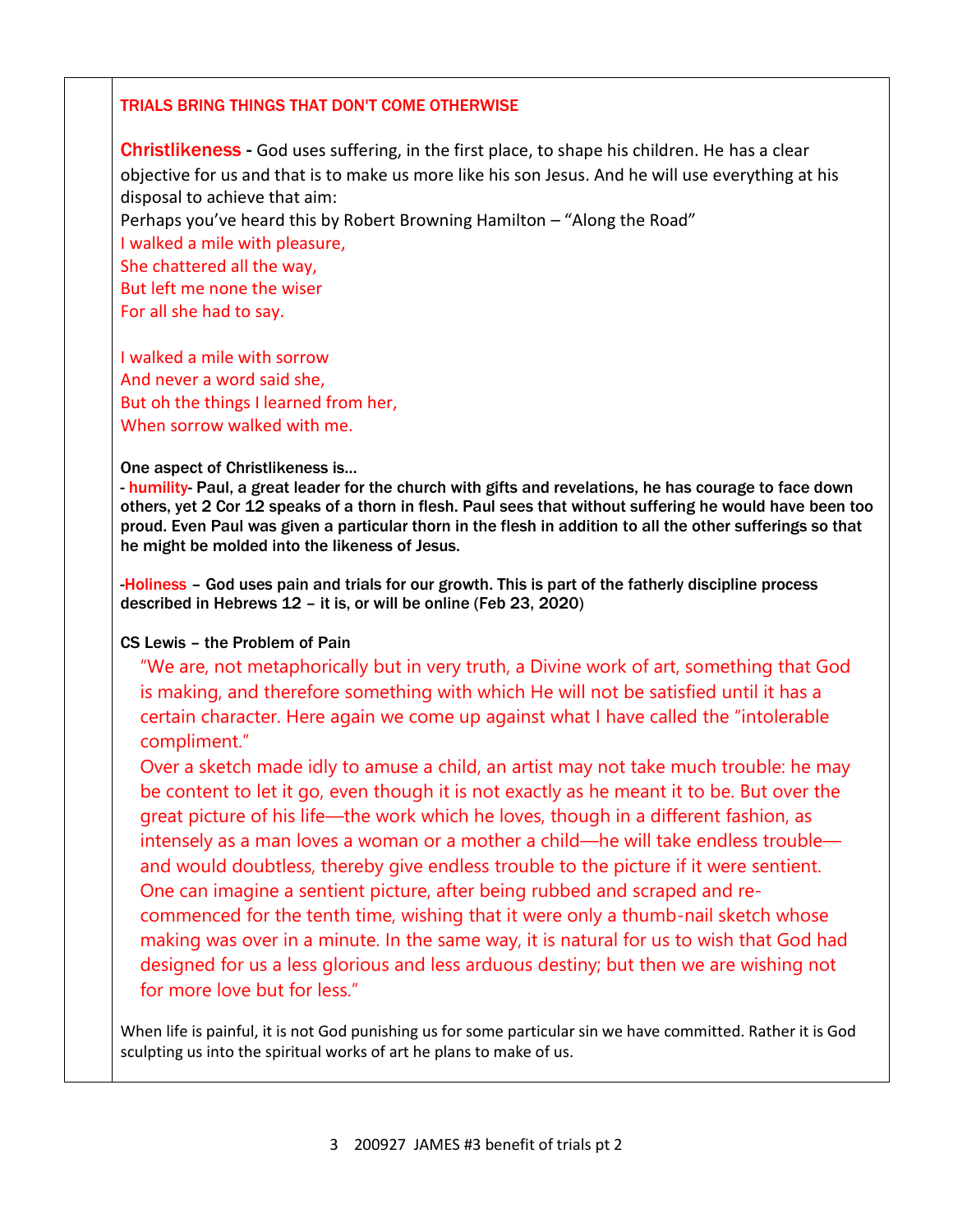-compassion- we learn to relate to others who suffer. Last week I referred to the event where I shattered my ankle – 1995. In 1998 I had it surgically fused. The whole process has helped me identify with those who suffer in various ways.

-faith - "Are you ready to give up on this whole faith thing"? Trials show if we want to EMBRACE God and His agenda for who He is, or if we want to get him to serve our agenda. Do you say, "God if you don't do this, then I'm out" Honestly, that may be your first response, but it won't be the final response if we are growing in our faith.

Trials show us where our heart is.

Spurgeon – trials focus our faith as we trust God in the affliction.

It would be a very sharp and trying experience to me to think that I have an affliction which God never sent me, that the bitter cup was never filled by his hand, that my trials were never measured out by Him nor sent to me by His arrangement of their weight and quantity.

"COUNT IT ALL JOY…"

EVERY TRIAL IS A THEOLOGICAL MOMENT; it is not some random event that slipped past God. It has a divine purpose- That we might grow in endurance. If you fail to do the theological work then you are prone to being overwhelmed up by your trial. You become spiritually vulnerable to the temptation that may be attached to the trial.

The biblical response is to lean into biblical theology and consider God's truth rather than giving in to the feelings of the moment.

\*\* But we live in an age in which emotions are king; they are supreme. Rather than being triggered by some event or offended by something that you count as a trial, try doing what God SAYS – count it all joy.

\*\* That approach would be an end to much of the chatter on twitter and FB. Or, it would at least change the tone of social media. Insults, being offended, anger, and snarky comments would be replace by expressions of joy, faith, and trust in the sovereign goodness of God and His divine plan for our growth.

HOW DO WE GROW IN TRIALS AND count it all joy?

-Pray honestly before God

-Ask for spiritual endurance

-Give thanks in advance for what God will do through your trial – things seen and unseen

- Lean into God so that you don't give in to fear.

- Were you praying and obeying before the trouble, keep on doing it. Stand firm IN THE STRENGTH OF HIS MIGHT or you will become bitter and warped. Stand firm by Christ to become complete, lacking in nothing.

Consider THE ONE who persevered for us Heb 12:2 Jesus stood fast to save his sheep. Christ did this for us, took hell for us. He stood. "look what I endured for you."

He hyperstood against hell for us. His love endured hell, he can endure our sins. Stand your ground for Christ against, sickness, loneliness, oppression, death etc.

Consider also that you can persevere. We want and need endurance = hyperstand. stand your ground. Col 1:11; 1 Pet 1:5-9

COME TO THE TABLE to find spiritual refreshment